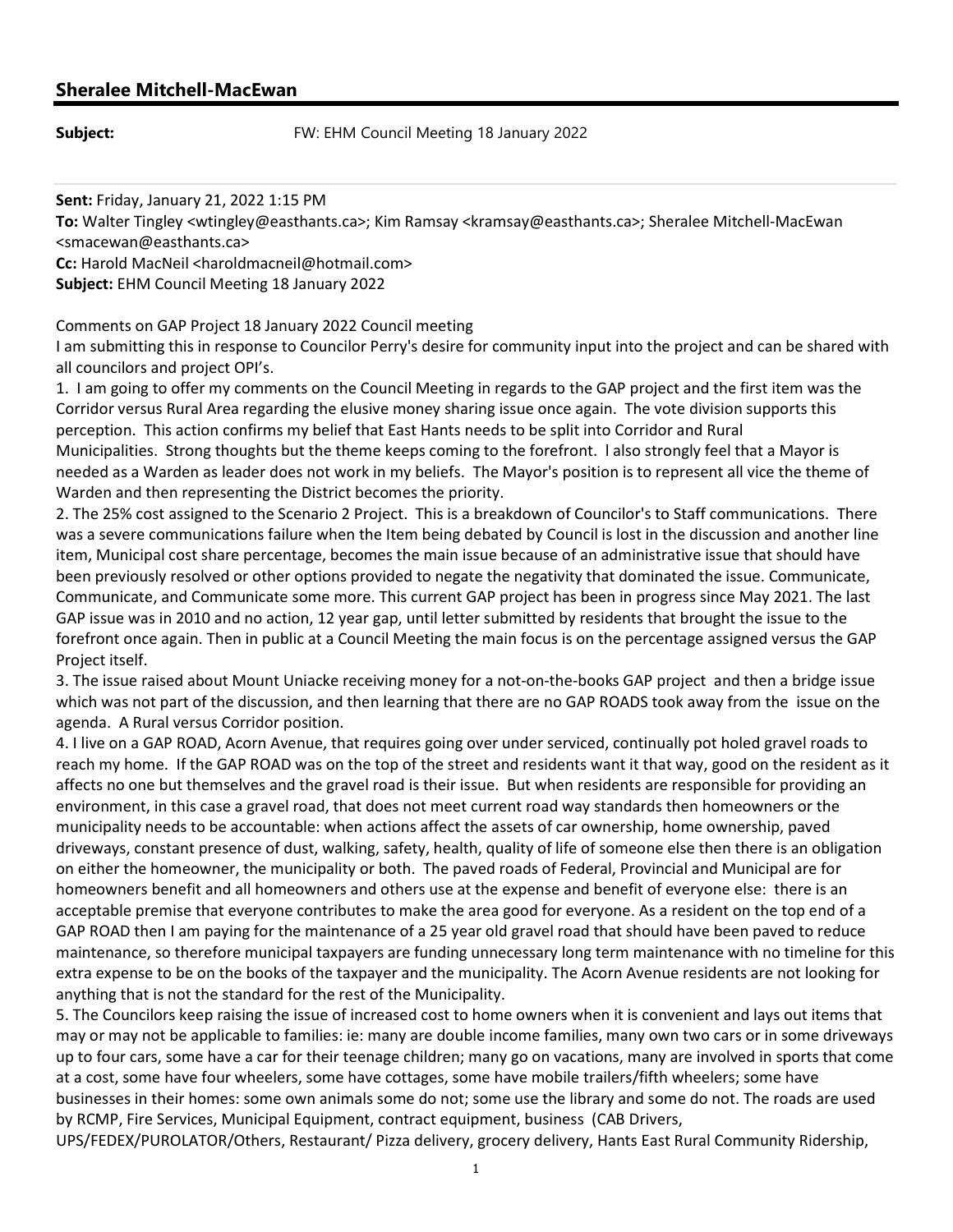Home Care, VON, )in East Hants, family friends who live in other parts of East Hants, so there is pay back in so many ways to the general community. My point here is, do not cherry pick items to make a point: home ownership comes at a cost and paving gravel roads in the East Hants corridor community is a cost. The issue of home owners affordability comes always to the forefront: let's say that a petition was raised and it passed then the home owner has no choice but to pay the road improvement tax. It happened on Oakmount Drive, Lantz in 2003 - some home owners were not pleased, but the good of the community trumped individuality and the cost of home ownership was invoked. Recently this road was completely repaved, when a partial fix was probably all that was required. What is the rationale to repave a street when there is a GAP road attached to Oakmount Drive: Brookside Avenue. The Property Valuation Services Corporation (PVSC) has increased assessments year after year, with an significant jump in 2022, that will increase taxes for all, does arbitrary non-municipal tax increases cause councilors concerns or is the matter directly related to home ownership: home ownership has its cost and as long as the cost is not out of the normal cost of owning a home then home owners all pay for the good of the community: one out of necessity and others mostly begrudgingly, and it is what it is.

6. The GAP ROADS do not exist without cost to those who have to use the road to get to their residence. Home owners have to wash the outside of their house, windows, decks, clothes, driveway, garage floors because of the dirt accumulated in the tires 365 days a year. All of the before mentioned items cause home owners additional expenses in water bills and environmental increased water usage and waste water, sewer and as such needs to be rectified by having the GAP ROADS paved. These GAP ROADS exist because of past municipal policies and as such need to be remedied and then policies enacted to ensure the issue never comes to the forefront in the future.

7. The Council continues to bring up issues relating to individuality and income: most seniors are on fixed income, do not have children in school, but all taxpayers pay; most do not need RCMP services but all taxpayers pay; most have not used the Fire Services but all taxpayers pay; most do not use the Hockey Facilities or the Dome but all taxpayers pay; most do not use the Aquatic Centre but all taxpayers pay, many do not use sidewalks or Street Lights but all taxpayers pay. All these items are for the greater good of the Municipality. Reality, but always arbitrarily neglected or omitted in conversations.

8. The residents who live in the Rural Area do not expect to have paved roads and have different needs or else their concerns would be before council, so why does rural issues always come to the surface as fodder to the actual subject. If rural residents want paved roads then they can put in a petition and then pay for the service and then and only then should it be raised in council sessions.

9. Let's talk about the Municipal Road Fund. What was/is its origins and mandate. How does the balance get to be in the amount of \$350,000.00 and not used for 12 plus years. If the fund is going to be used at 10% then if you use the GAP ROAD scenario at \$60,000.00 per project then the fund would take six (6) projects or \$3,500,000.00 dollars of known work in the GAP ROAD magnitude to get fully expended. When one gets narrow in scope with regulations then little gets done in the process. Flexibility is need in all situational matters. It is council directives and therefore council can amend. This could also be done after approving a project and then have more scenarios in drafting guidelines. Rules are guidelines and never meant to go "straight down the line": communities always need, want and must be able to adapt. Point to consider: In order to cease this endlessly unproductive chatter then one either accepts that the money is for the greater good of the community or Council once and for all take all accounts and pro rate/split them up as funding for corridor projects and rural projects.

10. The review should detail in dollars the amount the Municipality has paid over the last 25 years to maintain the gravel roads, I use Acorn Avenue as an example, and what is the future savings to pave roads that are costing taxpayers money not to pave. Was or is the money coming out of the GAP ROAD FUND or out of general revenue. This is also part of the solution: all costs identified.

## FOR DISTRICT 7 COUNCILLOR

11. I have asked previously for a policy on Claims Against The Municipality For Vehicle Damage, and was told that there is no policy and it is looked at on a "case by case" basis. I am requesting that this item be a future agenda item with the goal to have staff develop a policy.

Thank you,

Harold MacNeil, Lantz,